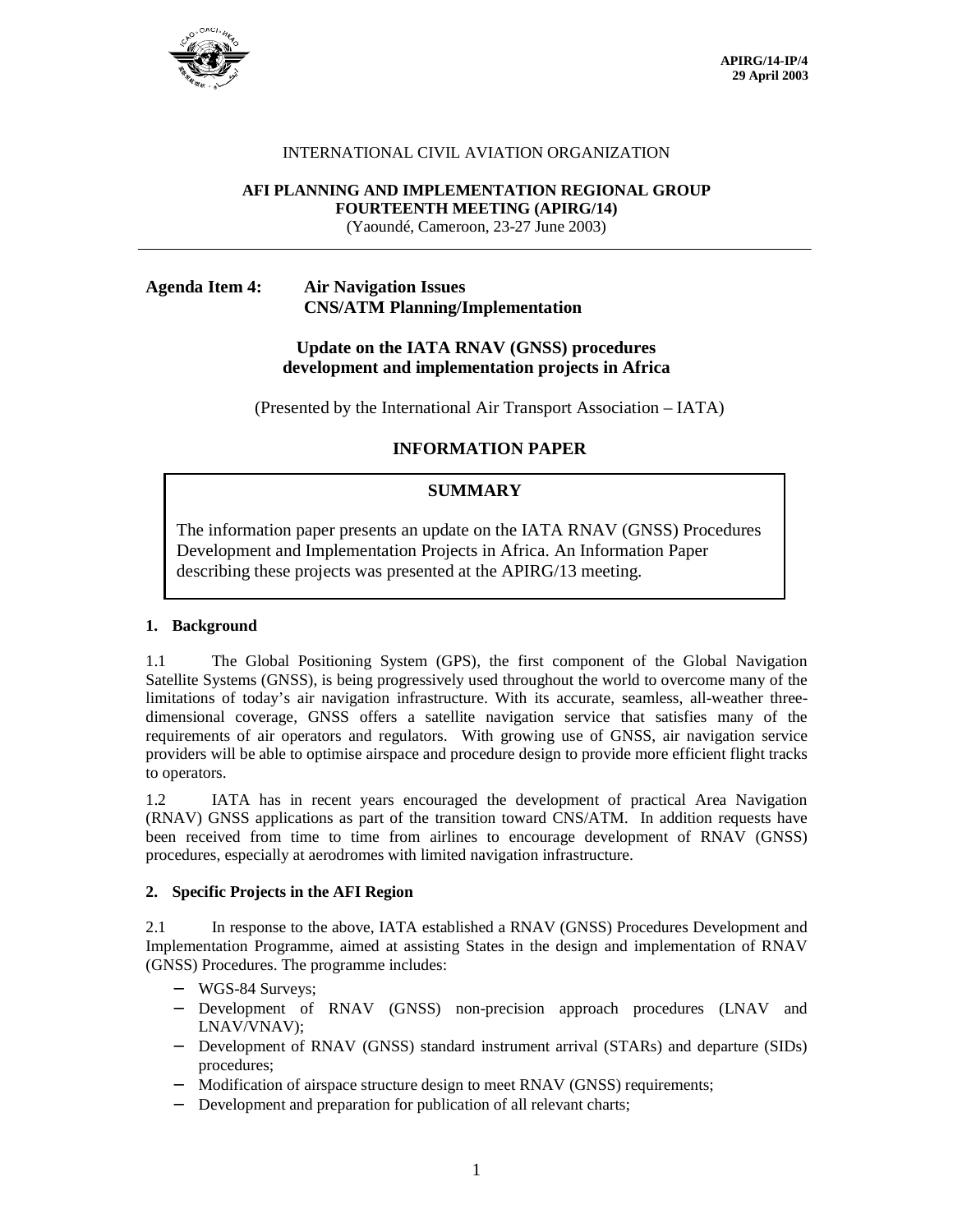- − Flight verification of the RNAV (GNSS) procedures;
- − Drafting of National RNAV (GNSS) legislation and regulations;
- Training seminars / workshops;
- − Implementation assistance.

2.2 The Southern African Development Community (SADC), comprising 14 ICAO contracting States, was identified as a prime region for the development of these procedures. An agreement was reached with the SADC Member States and the Project started in January of 2001. This was later extended to include Cape Verde, Kenya and lately Uganda. In all, the project included 37 airports and the design of 296 procedures in line with ICAO criteria.

2.3 Partnerships were established with several organisations to ensure successful completion of RNAV (GNSS) Development and Implementation Projects: ICAO provided guidance through their HQ and Regional Offices; the Federal Aviation Administration (FAA) supported the IATA effort and provided flight verification at no cost for these particular projects; the US National Imagery and Mapping Agency (NIMA) also completed quality assurance for all WGS-84 survey work at no cost for these particular projects; member airlines fully supported the Projects and agreed to an add-on charge to recover relevant costs (procedure design, training, etc.); and States supported RNAV (GNSS) projects and signed agreements with IATA to implement these procedures.

### **3. Progress Report – Workshops / Additional Material / Training**

3.1 An independent review of the initial procedures and charts revealed that these did not meet the stringent quality parameters set by IATA. This resulted in the decision to proceed with an in-depth review, which resulted with a delay with the initial implementation schedule. Similarly, assessment of the training requirement at the State level revealed that IATA should put in more effort than initially planned. Additional training for ATC staff is now planned.

3.2 Since August 2002, the following workshops have been held with stakeholders to address implementation issues.

- − A three-day implementation workshop was held in September 2002 in Kenya with ATS providers of Seychelles, Tanzania, Kenya, and IATA, ISI and other stakeholders.
- − A similar implementation workshop was held in November 2002 in Zambia with ATS providers of Zambia, Botswana, Zimbabwe, Malawi, and IATA, ISI, and regional airlines.
- − Meetings with airspace users took place in Europe in October and December 2002.

3.3 Another workshop (possibly two) with the remaining SADC States, Cape Verde and Uganda will be organised in 2003.

3.4 The following material is also being provided to assist the States in implementing the procedures:

- − ATC familiarisation guide for RNAV (GNSS) operations based on ICAO guidance material;
- − RNAV (GNSS) phraseology based on ICAO guidance material;
- − Checklist of ATC items to consider when introducing RNAV (GNSS) operations;
- − Aeronautical Information Circulars (AICs) for RNAV (GNSS) operations based on ICAO guidance material; and
- − Air traffic controller and pilot feedback forms for operational evaluation.

3.5 A number of implementation scenarios were discussed at the above-mentioned implementation workshops. The one favoured is to conduct an operational evaluation phase following the implementation of the procedures with a view to validate their full operational application. This will allow the aviation community (pilots, air traffic controllers, etc.) to gain progressive experience on RNAV (GNSS) operations. Aircraft operators would be given advance notification of the operational evaluations of the new procedures. During the operational evaluation phase, feedback on the usability of the procedures will be obtained. With any necessary amendments, the procedures